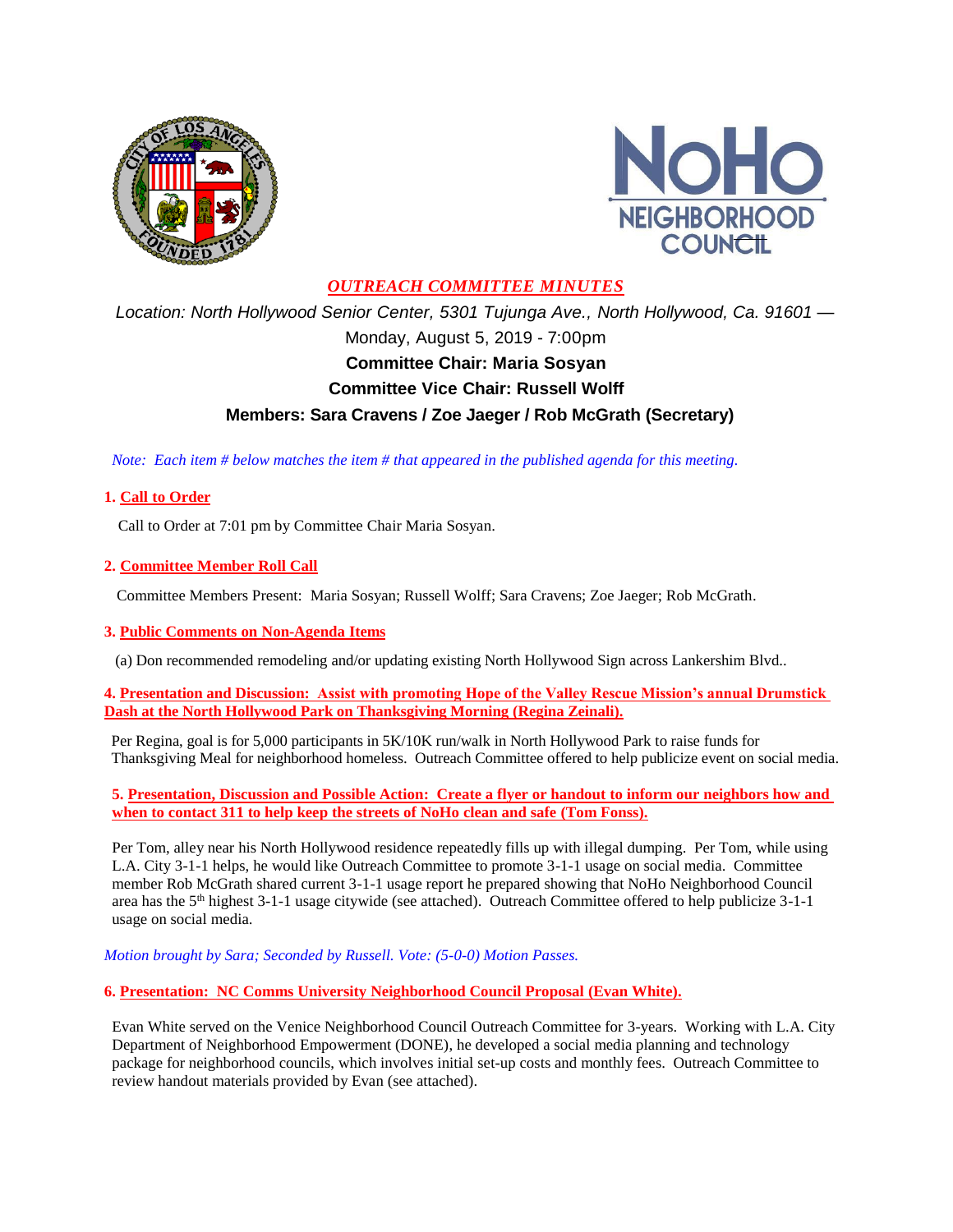**7. Presentation, Discussion and Possible Action: To discuss and debrief the summer concert series known as NoHo Summer Nights and create a list of suggestions and recommendations for next year's concert series. Following the discussion, an invitation will be extended to Nora Ross of the Valley Cultural Foundation to attend our September Committee Meeting so that we may share our feedback with her (Maria Sosyan).**

Outreach Committee will invite Nora Ross of the Valley Cultural Foundation to our 9/3/2019 meeting to discuss recent NoHo Summer Nights Concerts in North Hollywood Park. Committee members are concerned about political candidate tables at the event; possibility of additional food trucks and using more local talent; also whether NoHo Neighborhood Council representative could make a sponsoring announcement just before headliner performs.

*Motion brought by Sara; Seconded by Zoe. Vote: (5-0-0) Motion Passes.*

**8. Presentation, Discussion and Possible Action: To establish a MailChimp or Constant Contact account for the NoHo Neighborhood Council to capture data including but not limited to: names, email addresses, and physical addresses (Maria Sosyan).**

Motion to amend to limit collection of stakeholder names and physical addresses on an opt-in basis only.

*Motion to amend brought by Sara; Seconded by Russell. Vote: (5-0-0) Motion Passes.*

Web Corner to set-up widget on NoHo Neighborhood Council website to link with MailChimp.

*Motion brought by Sara; Seconded by Russell. Vote: (5-0-0) Motion Passes.*

**9. Presentation, Discussion and Possible Action: To establish an ongoing social media calendar via Google Sheets to be shared among committee members to ensure consistency across all social media platforms (Maria Sosyan).**

Maria has "Google Sheets" template for tracking Outreach Committee usage of social media platforms.

*Motion brought by Sara; Seconded by Russell. Vote: (5-0-0) Motion Passes.*

**10. Presentation, Discussion and Possible Action: To create and maintain a NoHo NC blog section on NoHoArtsDistrict.com. The site informs viewers of current events related to the NoHo Arts District but has little to no information about the NC. With the blog, we can inform constituents of upcoming meetings, events, call to actions, spotlight board member spotlights, important updates, salient topics and more (Maria Sosyan).**

Item was tabled to invite Lisa and Nancy from NoHoArtsDistrict.com to attend 9/3/2019 Outreach Committee meeting for discussion.

**11. Presentation, Discussion and Possible Action: To create NoHo NC 3rd Annual Community mixer (Maria Sosyan).**

Prior NoHo Neighborhood Council Community Mixers held on 6/17/2017 at Groundwork Coffee, and on 12/9/2018 at NoHo Plaza on Lankershim Boulevard near Magnolia. 2019 mixer to be held later this year with catered food and beverages. One suggestion is for using TeaPop Tea House at 5050 Vineland near Otsego.

Goal is to raise awareness of NoHo Neighborhood Council with games, food, and possible giveaways. Item was tabled, but there will be additional discussion regarding 2019 Community Mixer at future Outreach Committee meetings.

**12. Presentation, Discussion and Possible Action: To move the September Outreach Committee Meeting to Tuesday September 3, 2019 as a result of the Labor Day holiday (Maria Sosyan).**

NoHo Neighborhood Council Outreach Committee Meetings are usually held on the 1st Monday of each month at 7:00 pm at the North Hollywood Senior Center (Small Room), 5301 Tujunga Avenue, North Hollywood, 91601.

*Motion brought by Russell; Seconded by Sara. Vote: (5-0-0) Motion Passes.*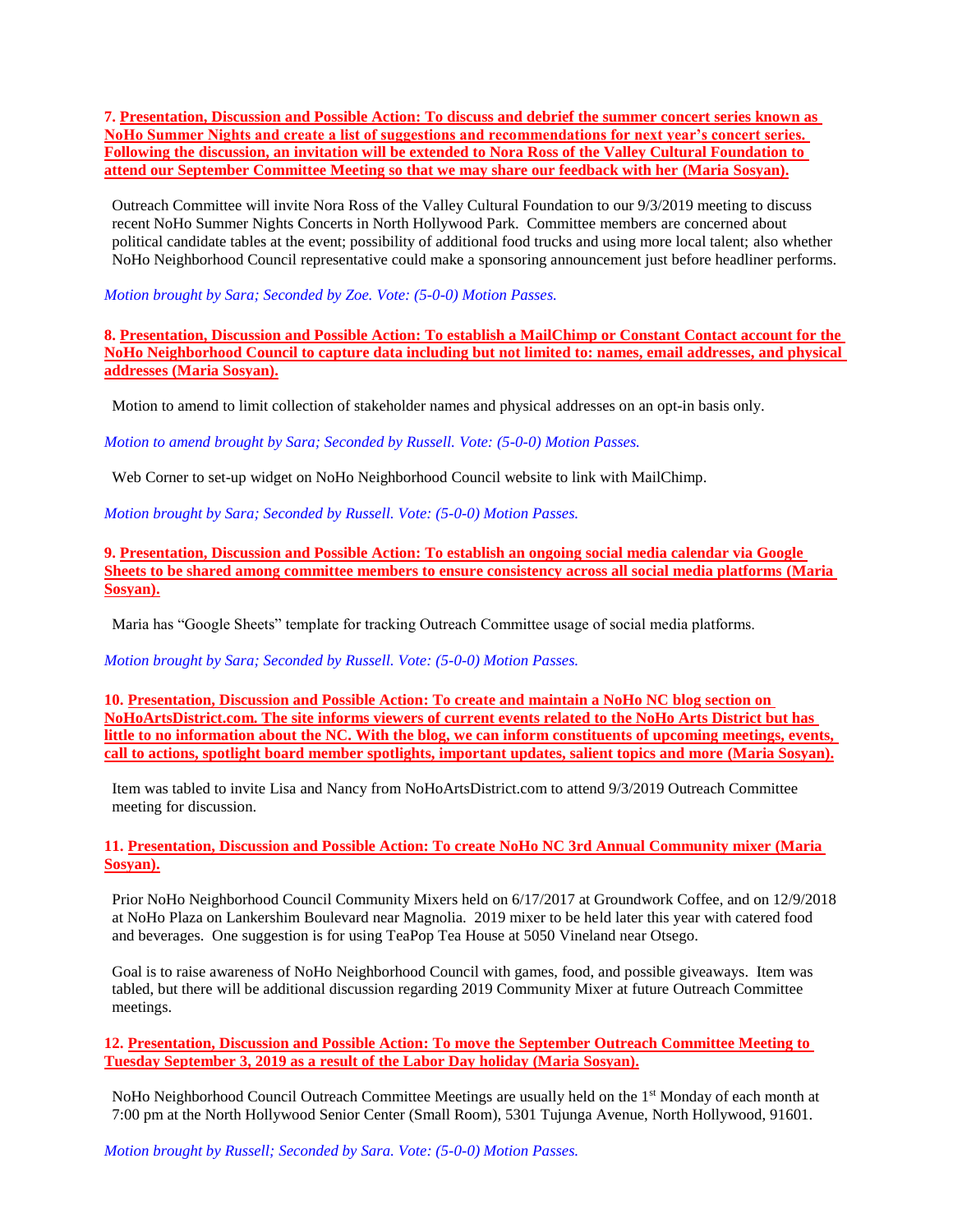#### **13. Meeting Adjourned**

Meeting was adjourned at 8:10 pm by Committee Chair Maria Sosyan.

*The goals of the NoHo Neighborhood Council Outreach Committee include (1) To inform stakeholders about meetings and community projects; (2) To interact with stakeholders at events and learn more about their concerns; and (3) To encourage active participation from stakeholders who live, work, or have an interest in the NoHo neighborhood.*

#### THE FOLLOWING IS IN REGARDS TO ALL BOARD MEETINGS AND COMMITTEE MEETINGS

**REMOVAL WARNING:** ANY PERSON WHO INTERFERES WITH THE CONDUCT OF A NEIGHBORHOOD COUNCIL MEETING BY WILLFULLY INTERRUPTING AND/OR DISRUPTING THE MEETING IS SUBJECT TO REMOVAL. A PEACE OFFICER WILL BE REQUESTED TO ASSIST WITH THE REMOVAL BY THE NEIGHBORHOOD COUNCIL. ANY PERSONS WHO RESISTS REMOVAL BY A PEACE OFFICER IS SUBJECT TO ARREST AND PROSECUTION. Penal Code Section 403, Penal Code Section 602.1(b)

**PUBLIC INPUT AT ALL MEETINGS** – The public is requested to fill out a "Speaker Card" to address the Board on any agenda item before the Board takes an action on an item. Comments from the public on agenda items will be heard only when the respective item is being considered. Comments from the public on other matters not appearing on the agenda that are within the Board's jurisdiction will be heard during the General Public Comment period. Please note that under the Brown Act, the Board is prevented from acting on a matter that you bring to its attention during the General Public Comment period; however, the issue raised by a member of the public may become the subject of a future Board meeting. Public comment is limited to 1 minute per speaker, unless adjusted by the presiding officer of the Board.

**PUBLIC POSTING OF AGENDAS** – NoHo NC agendas are posted for public review as follows: North Hollywood Regional Library - 5211 Tujunga Ave. North Hollywood, Ca. 91601 Senior Citizens Center - 5301 Tujunga Ave. North Hollywood, Ca. 91601 www.NoHoNC.org

You can also receive our agendas via email by subscribing to L.A. City's Early Notification System at http://www.lacity.org/government/Subscriptions/NeighborhoodCouncils/index.htm

**THE AMERICAN WITH DISABILITIES ACT** - As a covered entity under Title II of the Americans with Disabilities Act, the City of Los Angeles does not discriminate on the basis of disability and, upon request, will provide reasonable accommodation to ensure equal access to its programs, services and activities. Sign language interpreters, assistive listening devices and other auxiliary aids and/or services, may be provided upon request. To ensure availability of services, please make your request at least 3 business days (72 hours) prior to the meeting you wish to attend by contacting Paul Storiale, Board President, via email paulstoriale@nohonc.org

**PUBLIC ACCESS OF RECORDS** – In compliance with Government Code section 54957.5, non-exempt writings that are distributed to a majority or all of the board in advance of a meeting may be viewed at our website: NoHoNC.org or at the scheduled meeting. In addition, if you would like a copy of any record related to an item on the agenda, please contact Paul Storiale, Board President, via email paulstoriale@nohonc.org

**RECONSIDERATION AND GRIEVANCE PROCESS** – For information on the NoHo NC process for board action reconsideration, stakeholder grievance policy, or any other procedural matters related to this Council, please consult the NoHo NC Bylaws. The Bylaws are available at our Board meetings and our website www.NoHoNC.org.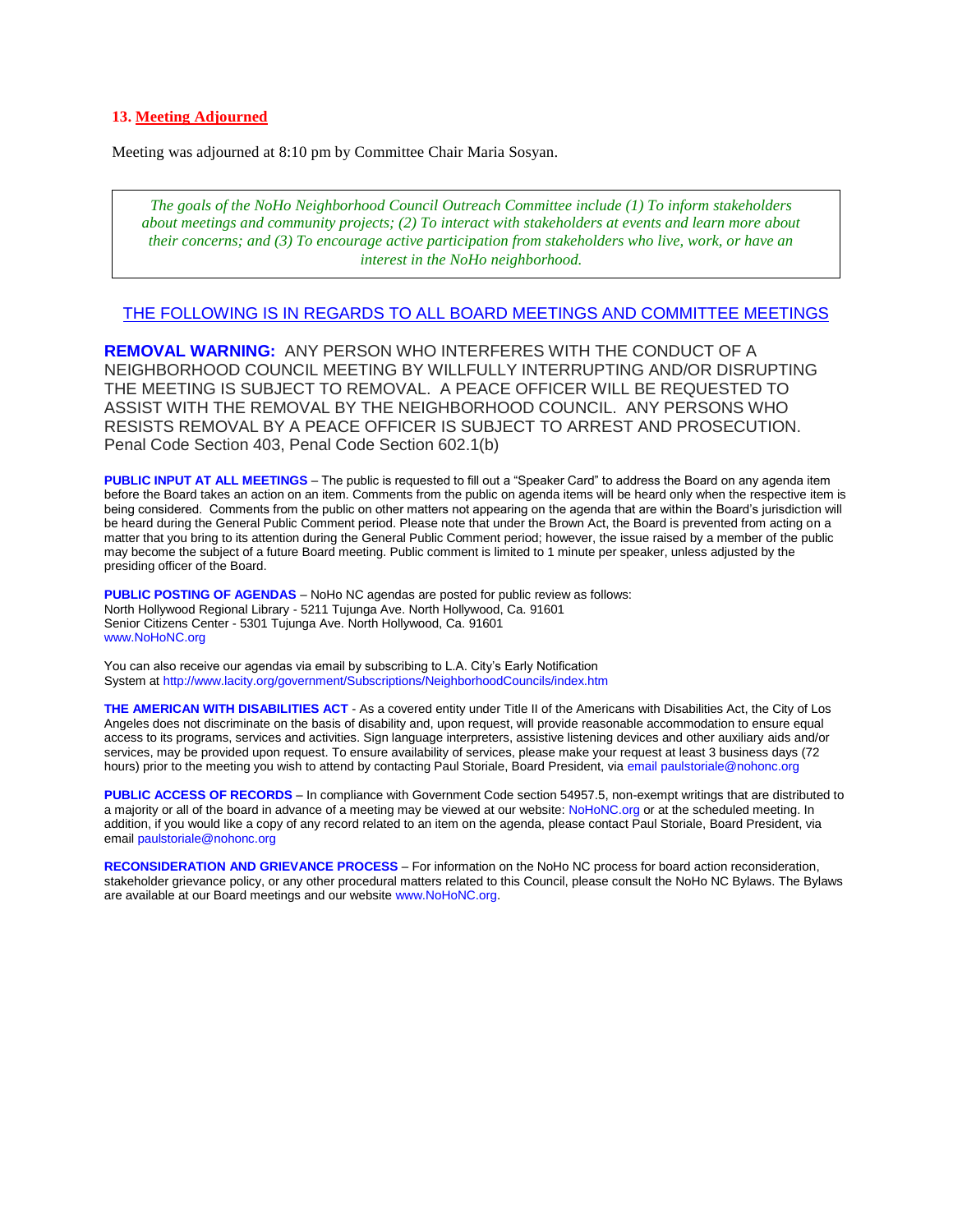## REQUESTING<br>CITY SERVICES *L.A. CITY SERVICES*



### **WHAT IS 3-1-1?**

How to Access 3-1-1 Service

**• APP:** Download MyLA311 App for Android or iPhone devices on Google Play or the App Store

- 
- **EMAIL:** You can also email to **311@LACity.org**

### **3-1-1 SERVICE REQUEST RESULTS**

During the past 12-months, over 26,000 3-1-1 service requests were submitted for the *NoHo Neighborhood Council Area* .

Graffiti Removal; and Illegal Dumping Pickup. The Top Three 3-1-1 service requests are Bulky Item Pickup;

The Average # of Days to complete a 3-1-1 service request is 5.4 days with about 74% of requests completed within 5-days.

About 46% of 3-1-1 service requests are submitted by Phone; Over 30% are submitted via MyLA311 Mobile App; 17% are submitted via online self-service website; and less than 1% of 3-1-1 service requests are via email.

In addition, L.A. City drivers self-report about 6% of service requests primarily Bulky Item Pickup and Graffiti Removal. *With 3-1-1, your City is within your reach — It's free! It's easy!*

# *IS EASY AS* Neighborhood Council Area

**3-1-1 Service Request Summary**

**7/2018 - 6/2019 12-Month Results**

**6/2019 UPDATE**

| 3-1-1 is an easy-to-remember, citywide toll-free number that                                                                                                                                                                                                                                                                                                            | <b>NoHo</b>                                                                                                                                                                      | <b>REOUESTS</b><br>TOTAL<br>435151                        |                                              |                                     |                                                       | <b>NoHo</b>                                                                                                                                                       | <b>AVERAGE # DAYS</b>                                    |                                  |
|-------------------------------------------------------------------------------------------------------------------------------------------------------------------------------------------------------------------------------------------------------------------------------------------------------------------------------------------------------------------------|----------------------------------------------------------------------------------------------------------------------------------------------------------------------------------|-----------------------------------------------------------|----------------------------------------------|-------------------------------------|-------------------------------------------------------|-------------------------------------------------------------------------------------------------------------------------------------------------------------------|----------------------------------------------------------|----------------------------------|
| provides immediate access to information and non-emergency<br>L.A. City services.                                                                                                                                                                                                                                                                                       | <b>Neighborhood</b><br><b>Council Area</b>                                                                                                                                       | $7/18 -$<br>$7/17 -$<br>6/19<br>6/18                      |                                              | $\frac{1}{2}$<br>$+/-$              |                                                       | <b>Neighborhood</b><br><b>Council Area</b>                                                                                                                        | $7/18 - 6/19$                                            | % Completed<br>within 5-Days     |
| Calls are answered Monday - Friday from 7 am until 7 pm, and<br>on weekends and holidays from 8 am to 4:45 pm (except<br>Thanksgiving and Christmas) by 3-1-1 agents, who provide<br>information or refer calls for service to L.A. City agencies.<br>Whether you need to request a service or you are just looking<br>for reliable information, 3-1-1 is here to help. | <b>REMOVAL SERVICE REQUESTS</b><br><b>APPLIANCES</b><br><b>BULKY ITEMS</b><br><b>DEAD ANIMAL</b><br><b>ELECTRONIC WASTE</b><br><b>ILLEGAL DUMPING</b><br><b>REMOVAL SUBTOTAL</b> | 1450 <sup>I</sup><br>11390<br>303<br>720<br>1838<br>15701 | 1649<br>12544<br>306<br>629<br>2346<br>17474 | 199<br>1154<br>$-91$<br>508<br>1773 | 13.7%<br>10.1%<br>1.0%<br>$-12.6\%$<br>27.6%<br>11.3% | <b>REMOVAL SERVICE REQUESTS</b><br><b>APPLIANCES</b><br><b>BULKY ITEMS<sup>B</sup></b><br><b>DEAD ANIMAL</b><br><b>ELECTRONIC WASTE</b><br><b>ILLEGAL DUMPING</b> | 3.5 DAYS<br>3.7 DAYS<br>0.4 DAYS<br>3.5 DAYS<br>7.3 DAYS | 78%<br>78%<br>100%<br>78%<br>65% |
| How to Access 3-1-1 Service<br><b>• PHONE:</b> From within L.A. City limits, dial 3-1-1 to connect<br>with the 3-1-1 call center                                                                                                                                                                                                                                        | <b>OTHER SERVICE REQUESTS</b><br><b>GRAFFITI REMOVAL</b><br><b>HOMELESS ENCAMPMENT</b><br><b>STREET LIGHT ISSUES</b><br><b>OTHER SUBTOTAL</b>                                    | 4861<br>633<br>189<br>5683                                | 7120<br>1458<br>252<br>8830                  | 2259<br>825<br>3147                 | 46.5%<br>130%<br>33.3%<br>55.4%                       | <b>OTHER SERVICE REQUESTS</b><br><b>GRAFFITI REMOVAL</b><br><b>HOMELESS ENCAMPMENT</b><br><b>STREET LIGHT ISSUES</b>                                              | 4.7 DAYS<br><b>25.0 DAYS</b><br><b>10.8 DAYS</b>         | 75%<br>35%<br>52%                |
| • APP: Download MyLA311 App for Android or iPhone devices                                                                                                                                                                                                                                                                                                               | <b>TOTAL 3-1-1 REQUESTS<sup>A</sup></b>                                                                                                                                          | 21384                                                     | 26304                                        | 4920                                | 23.0%                                                 | <b>TOTAL 3-1-1 REQUESTS</b>                                                                                                                                       | <b>5.4 DAYS</b>                                          | ×<br>73.8%                       |

A - Above data represents about 90% of "Total 3-1-1 Requests." As of 12/2018, online "MyLA311 Service Request Data" dataset includes calendar days from "Date Created" to "Date Closed." ● **WEBSITE:** Online self-service at **MyLA311.LACity.org** no longer tracks Pothole Repair, Sidewalk Repair, Street Sweeping, **<sup>B</sup>** Street Tree Issues, or other miscellaneous service request categories. The original collection. Please have a list of items when submitting your request.



# 3-1-1 Service Requests | Average # Days to Complete

| <b>TOTAL 3-1-1</b>                                                                               |                                     | <b>REQUESTS</b>             |                                             | <b>NoHo</b>                                                                                                                    |                                            | <b>AVERAGE # DAYS</b> |                                                                 |   |                                  |  |
|--------------------------------------------------------------------------------------------------|-------------------------------------|-----------------------------|---------------------------------------------|--------------------------------------------------------------------------------------------------------------------------------|--------------------------------------------|-----------------------|-----------------------------------------------------------------|---|----------------------------------|--|
| $7/17 -$<br>6/18                                                                                 | $7/18 -$<br>6/19                    | $+/-$                       | $\frac{9}{6}$                               |                                                                                                                                | <b>Neighborhood</b><br><b>Council Area</b> | $7/18 - 6/19$         |                                                                 |   | % Completed<br>within 5-Days     |  |
|                                                                                                  |                                     |                             |                                             |                                                                                                                                | <b>REMOVAL SERVICE REQUESTS</b>            |                       |                                                                 |   |                                  |  |
| 1450<br>11390<br>303<br>720<br>1838                                                              | 1649<br>12544<br>306<br>629<br>2346 | 199<br>1154<br>$-91$<br>508 | 13.7%<br>10.1%<br>1.0%<br>$-12.6%$<br>27.6% | <b>APPLIANCES</b><br><b>BULKY ITEMS<sup>B</sup></b><br><b>DEAD ANIMAL</b><br><b>ELECTRONIC WASTE</b><br><b>ILLEGAL DUMPING</b> |                                            |                       | 3.5 DAYS<br>3.7 DAYS<br>0.4 DAYS<br><b>3.5 DAYS</b><br>7.3 DAYS |   | 78%<br>78%<br>100%<br>78%<br>65% |  |
| 15701                                                                                            | 17474                               | 1773                        | 11.3%                                       |                                                                                                                                |                                            |                       |                                                                 |   |                                  |  |
|                                                                                                  |                                     |                             |                                             |                                                                                                                                | <b>OTHER SERVICE REQUESTS</b>              |                       |                                                                 |   |                                  |  |
| 4861<br>633<br>189                                                                               | 7120<br>1458<br>252                 | 2259<br>825<br>63           | 46.5%<br>130%<br>33.3%                      | <b>GRAFFITI REMOVAL</b><br><b>STREET LIGHT ISSUES</b>                                                                          | <b>HOMELESS ENCAMPMENT</b>                 |                       | 4.7 DAYS<br><b>25.0 DAYS</b><br><b>10.8 DAYS</b>                |   | 75%<br>35%<br>52%                |  |
| 5683                                                                                             | 8830                                | 3147                        | 55.4%                                       |                                                                                                                                |                                            |                       |                                                                 |   |                                  |  |
| 21384                                                                                            | 26304                               | 4920                        | 23.0%                                       |                                                                                                                                | <b>TOTAL 3-1-1 REQUESTS</b>                |                       | 5.4 DAYS                                                        | X | 73.8%                            |  |
| $Coal = 80%$ or more of $3-1-1$ convice requests completed within $5-d$<br>$\sqrt{6}$ $\sqrt{7}$ |                                     |                             |                                             |                                                                                                                                |                                            |                       |                                                                 |   |                                  |  |

— 80% or more of 3-1-1 service requests completed within 5-days

 $B -$  "Bulky Items" are collected on the day of your regular refuse



No one knows more about what our neighborhoods need than you do, so we urge you to use 3-1-1 whenever you see graffiti, a pothole, a broken street light — anything that needs attention. Fixing problems early saves taxpayer dollars and protects our neighborhoods.

*Arts, Parks & Beautification Committee Visit NoHoNC.org or follow us on Facebook, Twitter, and Instagram* • Statistics from *"MyLA311 Service Request Data" dataset* posted on City of Los Angeles Open Data Portal • Pamphlet sponsored by *NoHo Neighborhood Council*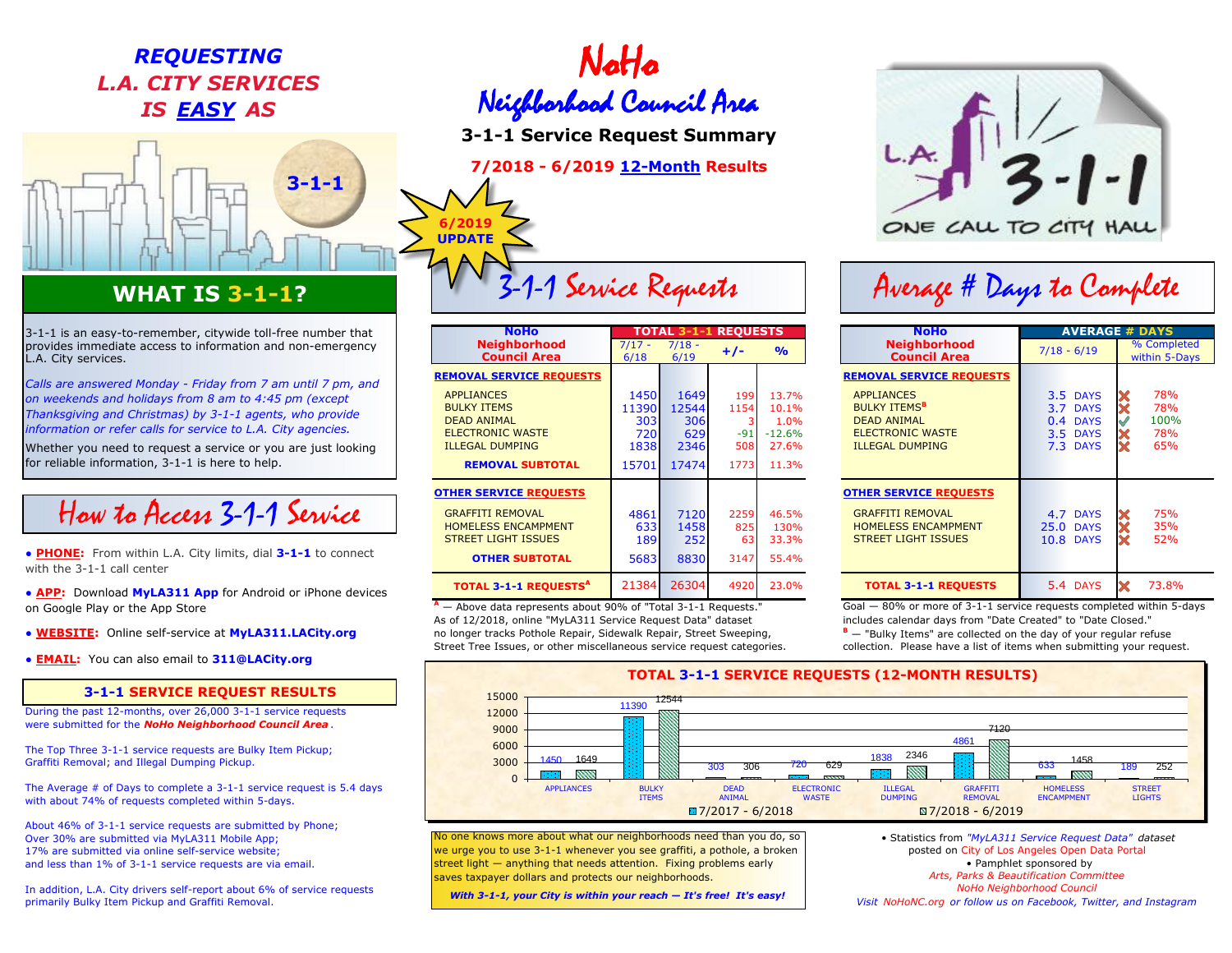

### **NC COMMS UNIVERSITY Neighborhood Council Proposal**

Evan White PR, Inc. 2724 Abbot Kinney Blvd. Venice, California 90291

Evan@EvanWhitePR.com NCCommsUniversity.com Phone (509) 995-9105

Evan White PR has built a Turn-Key Communication and Outreach Plan for Neighborhood Councils, which we're calling the NC COMMS UNIVERSITY. Once enrolled, we supply the proven marketing manual that will ramp up engagement and overall interactions with neighbors.

We provide full support every month through email, phone, in-person meetings, and our Facebook group that acts as a place for communication amongst other NCs & a brainstorming wall for new fresh ideas to use in you NC. Evan White PR has established a solid foundation with the Neighborhood Council system, holding the Communications role for the Venice NC for three years. We also work with the Department of Neighborhood Empowerment (DONE) and will always work to stay within the monthly billing requirements of the NC and the Department.

We understand the budget and outreach obligations the council needs to fulfill, and we are fully capable of meeting these needs. Please see below for more information on the options.

Thank you for your interest. I am confident we can help you increase awareness for your Neighborhood Council.

Best regards, Evan White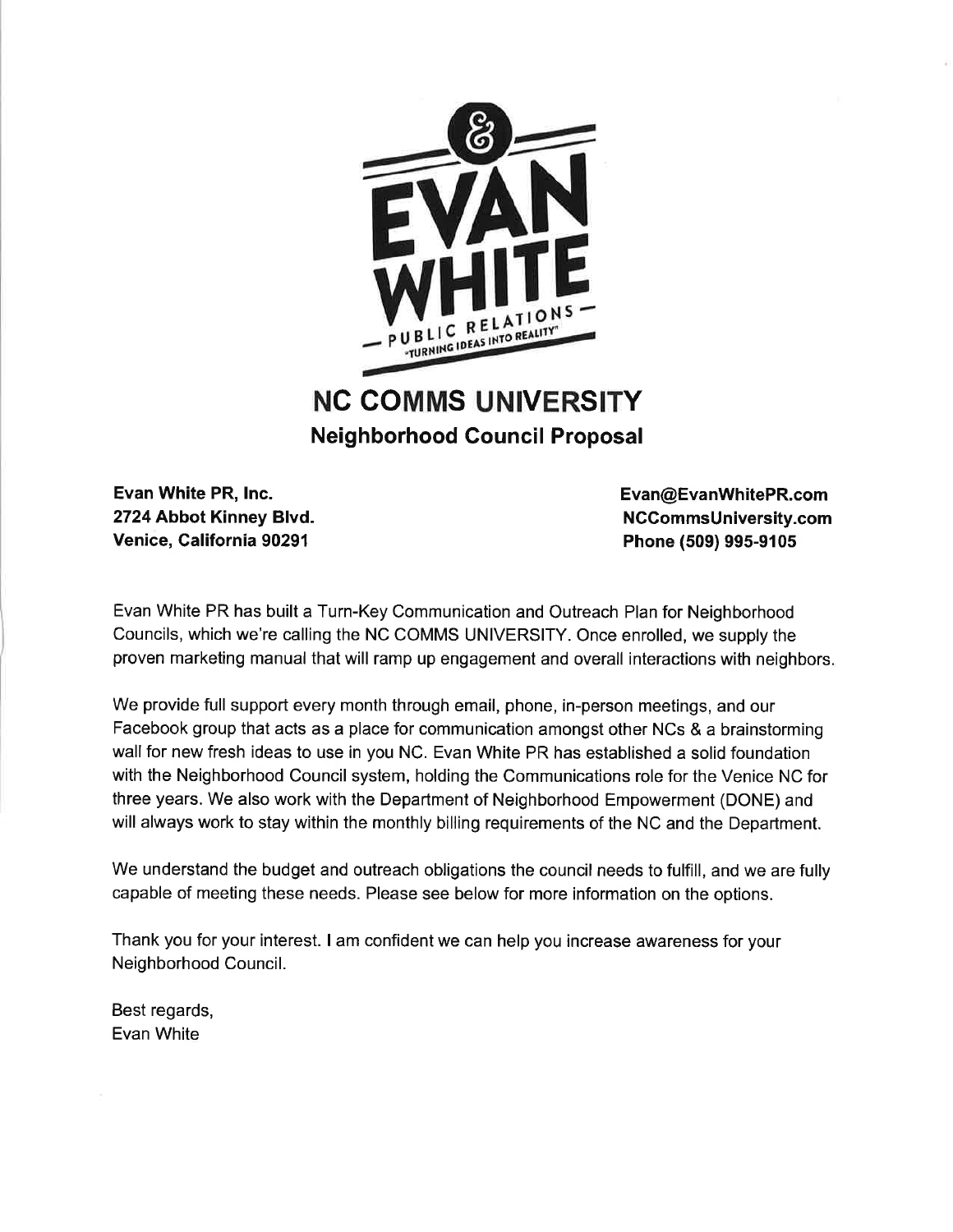

### **NC COMMS UNIVERSITY** Social Media Planning & Tech Package

**Setup Cost: \$2,225 Monthly Cost: \$225** 

### **Overview:**

- Included in the Setup Cost each NC receives the Marketing Manual with:
- A list of DONE approved technologies and best practices to utilize them.  $\bullet$
- Social media audit to see what you're doing that works and what can be improved upon.  $\bullet$
- Website upgrade suggestions, technology advancements, vendor costs, etc.
- Video package, consumer tech capabilities, vendor options, costs, implementation, etc.
- Email marketing, templates, best practices, vendor options, costs, etc.
- Social Media platforms, posting, digital ads, calendaring, content, events, etc.
- Events and townhalls, planning, themes, outreach, ideas to fill seats, etc.
- Press outreach; getting coverage in and creating hyperlocal blogs, LA specific, etc.
- Election planning for 18mo, 12mo, 6mo, and 3mo before the 2021 NC election cycle.
- Printable and other physical marketing, distribution methods like walking man & more.
- Participation in the greater NC system, DONE events, email campaigns, press outreach.
- Access to the online community, and direct communications with our team as needed.

### **Community:**

- Access to monthly webinars on topics including; email marketing, digital ads, etc.  $\bullet$
- Weekly ideas on ways to use the Marketing Manual to effectively reach your neighbors.
- Optional scheduled time for calls and meetings to dive into planning and action items.
- Up to 1.5 hours of general support, idea generation & outreach each month.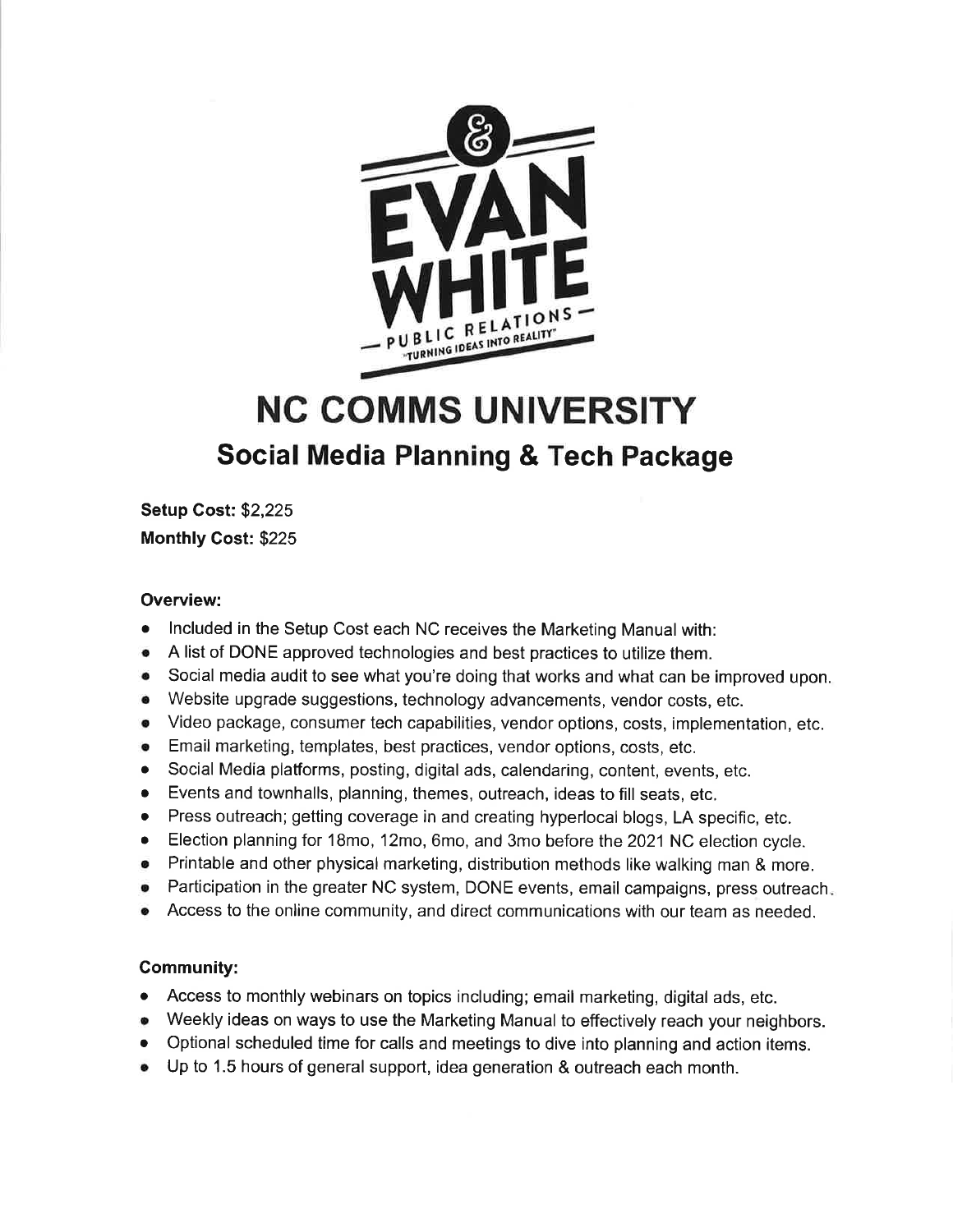

### **NC COMMS UNIVERSITY Additional Pricing for Ala Cart/Add Ons**

- \$950 event planning and permit process followup (\*\*Additional charges may apply)
- \$850 media pitching to local outlets for events & initiatives (\*\*On a monthly basis)  $\bullet$
- \$750 monthly social media posts to Facebook and Instagram plus engagement  $\bullet$
- \$650 project-based video production services for community events, meetings, etc.  $\bullet$
- \$550 logo design and seasonal/event-based social media cover images (up to 4 total)  $\bullet$
- \$450 social media ad management where we help to spend your ad dollars online
- \$350 twice-monthly email marketing campaigns, building out templates, forms, etc.
- \$250 additional 2-hour consultation call or in-person meeting to discuss and plan.  $\bullet$

For more information on anything quoted here, please call us directly: 509-995-9105.

As mentioned in the proposal, we fully understand the budget obligations and will work with all NCs to stay within the Departments parameters.